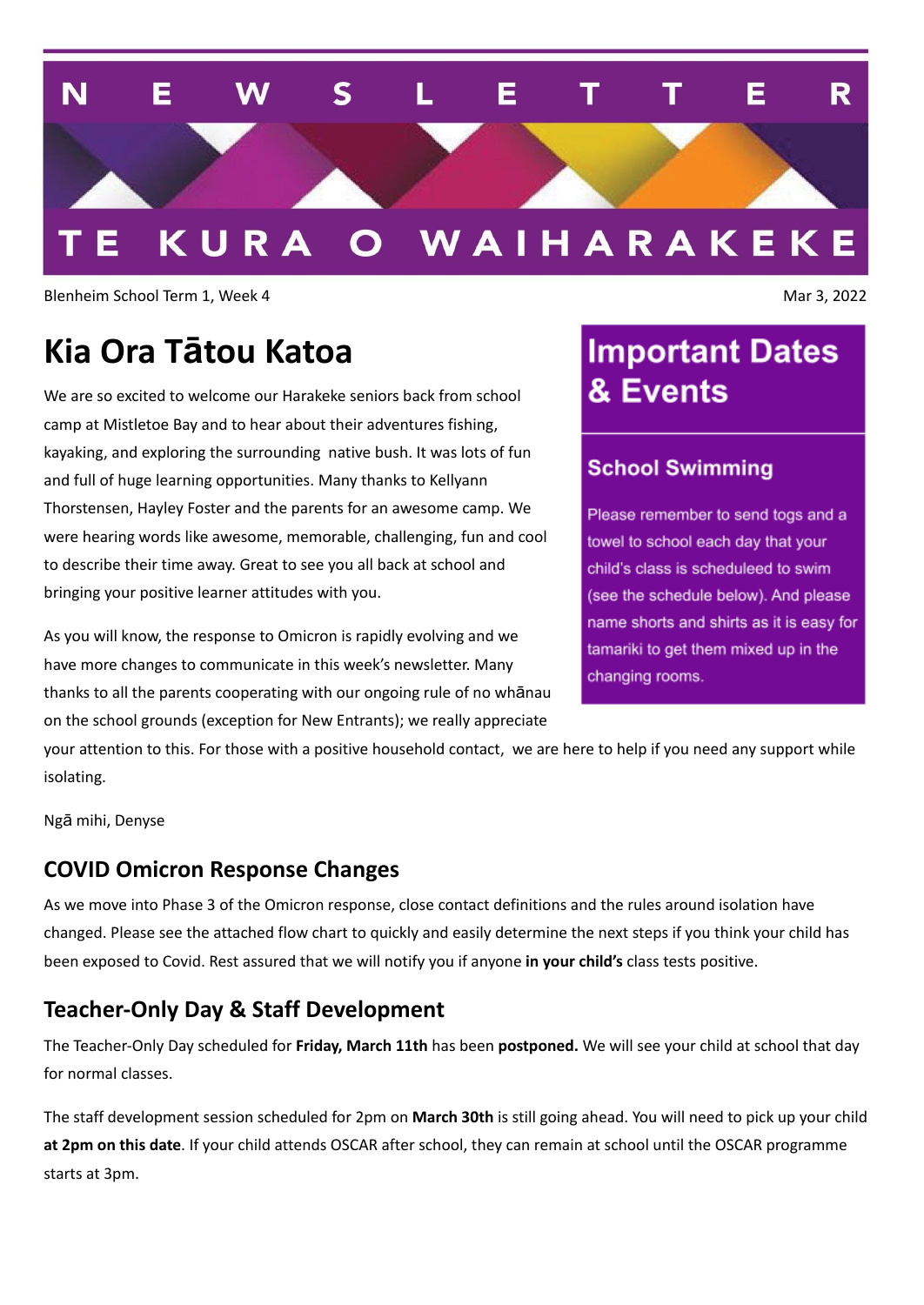## **Breakfast Club Postponed**

### **School Swim Schedule**

Please make sure your child has his/her swimsuit and towel along on the right days:

|           | Mon              | <b>Tue</b>                      | Wed                             | Thu                             | Fri      |
|-----------|------------------|---------------------------------|---------------------------------|---------------------------------|----------|
| Class(es) | Rito<br>Harakeke | Kākano/Koru<br>Rito<br>Harakeke | Kākano/Koru<br>Rito<br>Harakeke | Kākano/Koru<br>Rito<br>Harakeke | Harakeke |



www.marlboroughfootball.co.nz